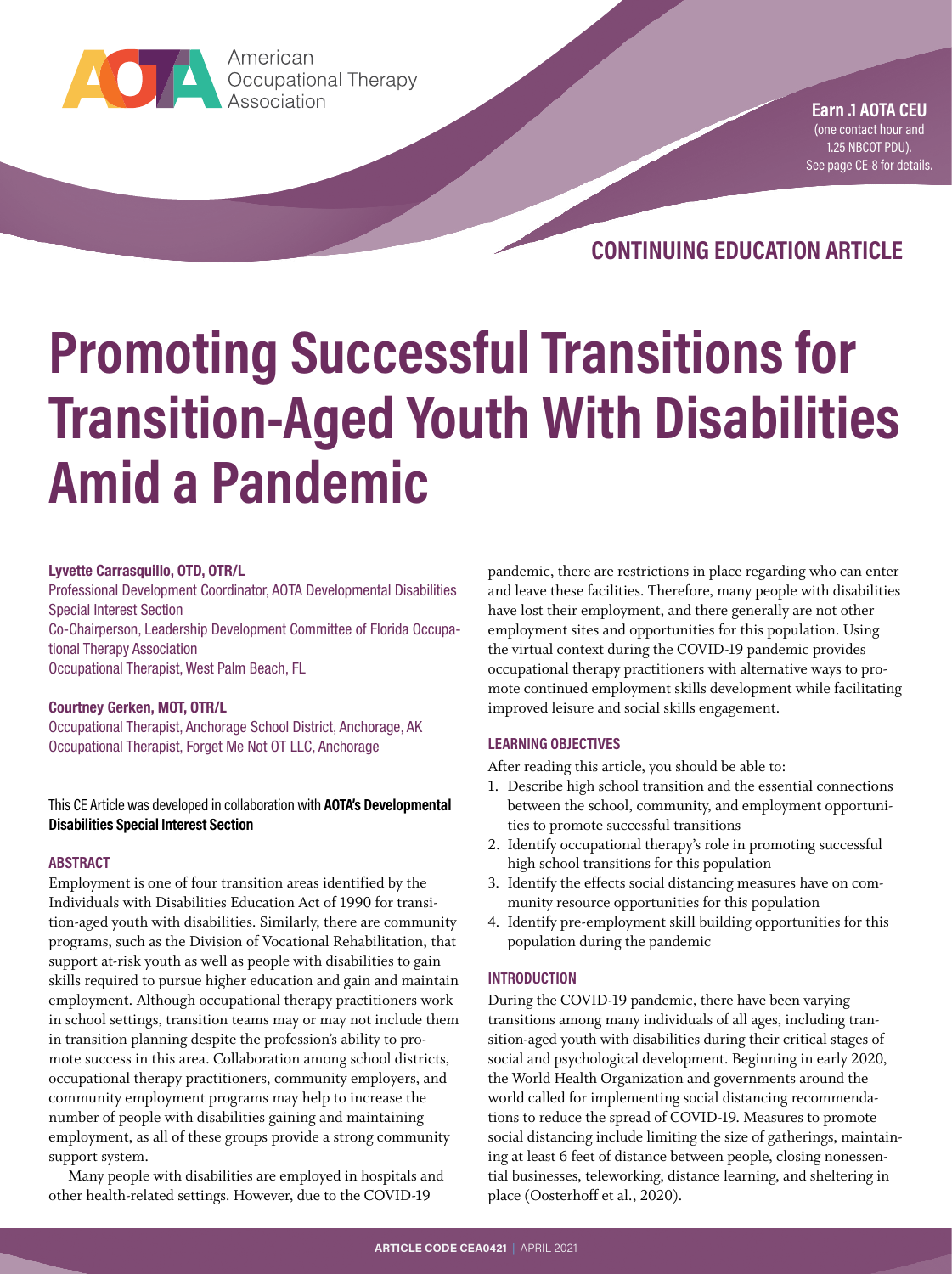**CE Article, exam, and certificate are also available ONLINE.** Register at<http://www.aota.org/cea> or call toll-free 877-404-AOTA (2682).

These social distancing measures, to the extent they were adopted, triggered a shift from in-person social gatherings and employment to virtual and computer-based social engagements and employment. According to research, 94% of teens in the United States between the ages of 13 and 17 years use social media, and at least 89% of them have access to a smartphone, which facilitates increased use of social networking sites like Instagram, Facebook, Twitter, YouTube, Snapchat, and TikTok (AP-NORC, 2017). This rise in social media use brings attention to the influences of social media on psychosocial functioning of adolescent youth (Oosterhoff et al., 2020).

The term *social media* may broadly describe any number of technological systems related to collaboration and community (Tess, 2013). Thus, understanding the benefits of using such systems—which could also include video communications on cloud platforms like Zoom, Google Meets, and Microsoft Teams—could serve as a tool to better meet the needs of transition-aged youth with disabilities.

To reflect the opportunities of the occupational therapy profession in supporting this population, it is important to outline the federal and state regulations that govern the decisions in service delivery. Furthermore, creating opportunities that enhance services, systems, and processes will improve the client experience and treatment outcomes. By leveraging current employees' and caregivers' knowledge in using technology and virtual platforms, occupational therapy practitioners can provide pre-employment skill-building opportunities for this population amid pandemic-related challenges.

#### **HISTORICAL PERSPECTIVES REGARDING DISABILITY AND EMPLOYMENT**

Throughout the history of the United States, workers with disabilities had limited opportunities for employment, and those who were employed were primarily segregated from society in sheltered workshops (National Disability Rights Network, 2011; Novak, 2015). The first sheltered workshop dates back to 1840 and was seen as a way to meet the needs of people with disabilities who were incapable of working in the competitive workforce because of their disability. These workshops, viewed as protective environments "sheltered" from society and the public's ridicule and judgement, provided opportunities for people with disabilities to develop needed skills (Black, 1992; Novak, 2015).

In the 1950s and 1960s, there was a large expansion of sheltered workshops, and they were one of the stops on a continuum of rehabilitation services aimed at preparing people with disabilities to become competitively employed within the workforce (Bellamy et al., 1988; Novak, 2015; Taylor, 1988). However, few people who developed skills within these workshops were ever deemed ready for competitive employment.

Then, in the 1970s and 1980s, sheltered workshops increasingly were challenged by legislation against discrimination and reported evidence of people with significant disabilities living and working successfully in the community (Novak, 2015; Wehman, 2012). The Rehabilitation Act of 1973 was the first

law that specifically targeted discrimination barriers related to employment facing people with disabilities. The 1986 amendment of the Rehabilitation Act of 1973 established dedicated supported employment programs through the Division of Vocational Rehabilitation (DVR) to assist people with any severity of disability with gaining and maintaining employment (Novak, 2015; West, 1996).

Supported employment began as a group model in which groups of people with disabilities would work in small businesses and complete work tasks under the supervision of an adult service provider (Wehman, 2012). Then, in the early 1980s and into the 1990s, this model changed into an individual model in which only one person was supported and worked at a time. This model primarily served people with developmental disabilities, but as time went on, it began to include those with mental health conditions, autism spectrum disorder, physical disabilities, and traumatic brain injuries (Bond et al., 2012; Inge et al., 2000; Wehman, 2012; Wehman et al., 2005, 2012, 2013).

The passing of the Americans with Disabilities Act (ADA) in 1990 prohibited discrimination against people with disabilities and ensured equal opportunity in employment (Novak, 2015; Roessler et al., 2007). More specifically, Title I of the ADA protects people with disabilities against discrimination in the hiring process and in the workplace, as well as ensures access to reasonable accommodations as needed. Title I also requires employers with 15 or more employees to provide employees with disabilities the opportunity to benefit from all employment-related opportunities, including medical benefits and paid time off.

Furthermore, continued amendments to the Rehabilitation Act of 1973 from the 1980s through the 2000s provided more funding for employment services for people with disabilities through the state DVR and local community programs (Novak, 2015). These services include job coaching and supported employment, as well as pre-employment vocational training and employment transition programs for transition-aged youth with disabilities (Novak, 2015; Roessler et al., 2007; Schmidt & Smith, 2007; Wehman et al., 2017).

The Ticket to Work and Work Incentives Improvement Act of 1999 provided increased employment opportunities for people with disabilities who may be concerned about losing their Social Security disability benefits when gaining employment. Also, since 2001, DVR funds within each state can no longer be used for long-term placement of individuals with disabilities in sheltered workshops and other segregated settings.

Similarly, changes to Medicaid in 2014 created new financial incentives for states to rebalance long-term support services away from reliance on sheltered workshops and toward community-based employment. Lastly, the Workforce Innovation and Opportunity Act of 2014 continues to promote increased employment opportunities for people with disabilities (Rosner et al., 2020). This act also deemed competitive employment to be the optimal outcome for all individuals needing support to gain and maintain employment.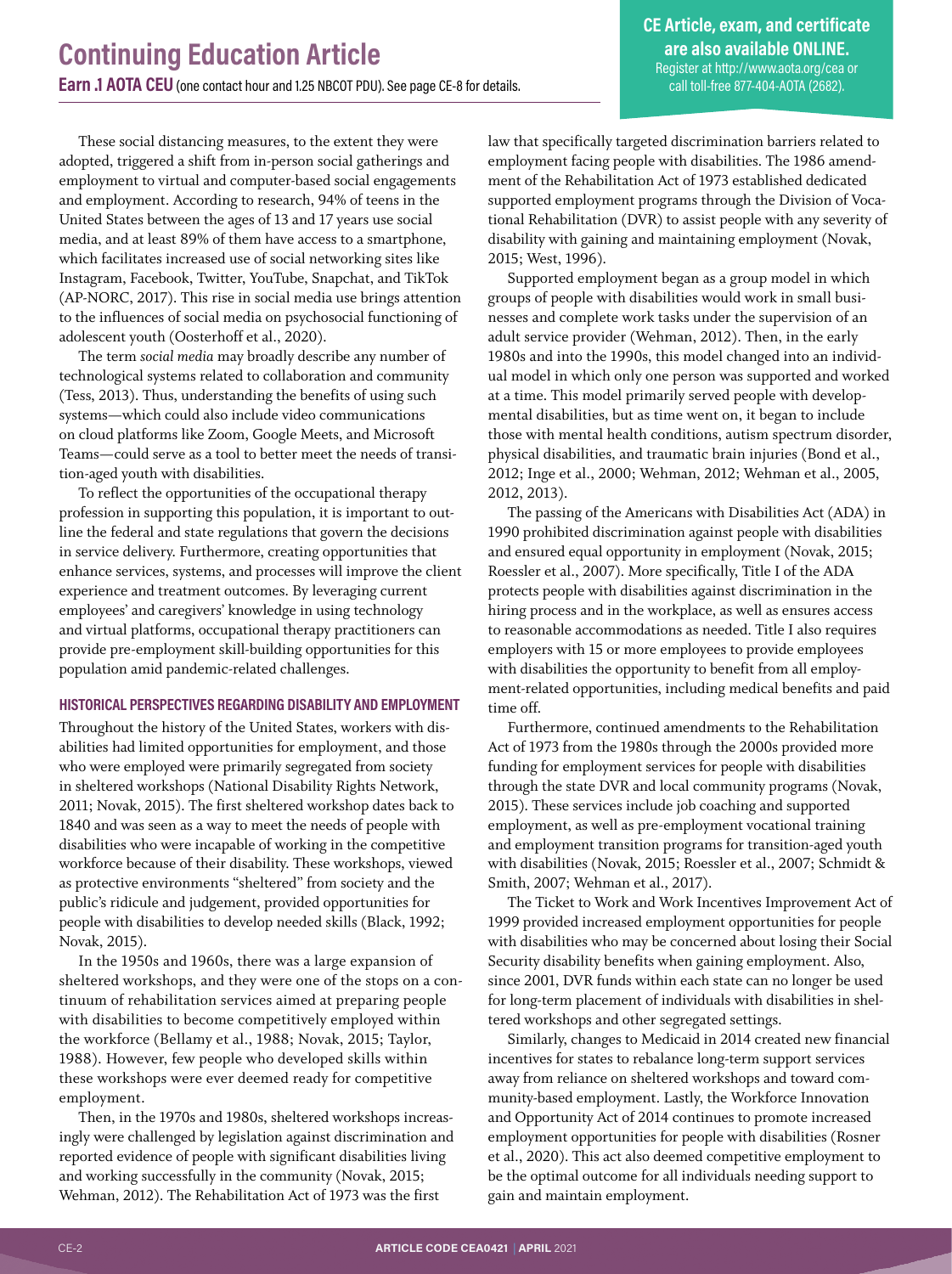#### **HISTORICAL PERSPECTIVES REGARDING DISABILITY AND EDUCATION**

In 1975, with the introduction of the Education for All Handicapped Children Act (EHA), children with disabilities were included and provided opportunities to participate in public education (Bazyk & Cahill, 2015). The EHA has been changed and updated many times, and in 1990 became the Individuals with Disabilities Education Act (IDEA) (Bazyk & Cahill, 2015). Also, Section 504 of the Rehabilitation Act of 1973 and Title II of the ADA (1990), in correlation with IDEA, ensured that students with disabilities were not discriminated against in schools, thus allowing them access to education through special education services and 504 plans as needed and appropriate.

In 1990, the IDEA mandated that high schools nationwide provide transition services from school to adulthood for transition-aged youth with disabilities (Bazyk & Cahill, 2015; Cleary et al., 2015). These services included occupational therapy and were largely based on research in the 1980s and 1990s by the Office of Special Education Programs in the U.S. Department of Education (Cleary et al., 2015; Hasazi et al., 1992; Lipsky & Gartner, 1997; Marder et al., 2003; Newman et al., 2011; Ward, 1992; Wehman, 2013). These studies found that outcomes of students with disabilities after high school were dismal, with high rates of unemployment or underemployment, dependency, and social isolation. This led to transition services being put into place to support better outcomes and higher participation rates for students with disabilities in the four specific areas of transition under the IDEA (Rosner et al., 2020).

In addition, a more recent update to the IDEA mandated that transition services need to start by age 16 years or earlier, based on the student's needs (Cleary et al., 2015). Similarly, the federal School-to-Work Opportunities Act of 1994 required that schools offer opportunities for employment-based learning and mentoring, as well as programs to promote pre-employment skill development within the education environment (Burgstahler, 2001).

#### **TRANSITION-AGED YOUTH WITH DISABILITIES, HIGH SCHOOL TRANSI-TION, AND COMMUNITY PROGRAMS**

The IDEA defines community participation, post-secondary education, independent living, and employment as the four "tracks" of transition for transition-aged youth with disabilities between the ages of 16 and 26 years (Cleary et al., 2015; Wehman et al., 2017). High school transition helps determine which "track" or "tracks" are most appropriate for each student when they are no longer enrolled in high school. The transition-aged youth with disabilities population includes any person between the ages of 16 and 26 years who has complex need(s) that may affect their ability to complete their everyday occupations, including gaining and maintaining employment.

Identifying people with complex needs leads to two broad groups that are interrelated (Rankin & Regan, 2004): those confronting health issues, and those with social exclusion issues. Those with complex needs refers to individuals with intellectual, physical, and multiple disabilities, such as challenges with learning, hearing, vision, movement, cognition, behavior, and

mental health. Social exclusion issues may be a result of deprivation, poverty, homelessness, imprisonment, substance abuse, unemployment, or a history of crime and violence.

Complex needs because of health and social issues are interrelated; a young person being affected by one adversity (either health-related or social) is likely to encounter other difficulties, and the cumulative nature of difficulties creates more complexity for young people, putting them at greater risk of not succeeding than their peers (Patel et al., 2020). Initiatives seeking to raise the level of employment among young people should include extra support for those experiencing complex health, emotional, social, or physical difficulties (Grammenos, 2018). This is unsurprising, given the considerable amount of research demonstrating that young people with complex needs must contend with weak employability (Broad, 2003; Dixon & Stein, 2005; Moran et al., 2001), particularly in relation to their lack of skills needed to gain and/or maintain employment as well as the insufficient support they may receive or unsuitable work conditions they face (Cleary et al., 2015; Patel et al., 2020; Schmidt & Smith, 2007).

Special education programs provide services to children and youth with complex needs from preschool (starting around age 3 years) until a student graduates (18 years old) or ages out of school (e.g., around 21 years old but can go up until 22 in some states) (Cleary et al., 2015; Wehman et al., 2017). Special education teams consist of professionals with special education or similar backgrounds who specialize in working with people with complex needs—including special education teachers and teaching assistants or aides—as well as related services providers, including occupational therapy practitioners, speech-language pathologists, physical therapists, counselors, school psychologists, assistive technology specialists, and specialists for students with hearing and vision impairments.

Special education teams within these programs work together in collaboration with the student and their social supports, including their family, guardian, and/or caregivers, to create individualized education programs (IEPs). IEPs typically contain goals and objectives pertaining to specific areas a student requires support with or areas that they can grow in, including life skills, self-help, academics, behavior, and social skills. IEPs may also specify accommodations and modifications to the school environment as needed for each student, including additional supports they receive, such as occupational therapy, as well as the exact amount of time each student will receive special education and related services support within the school environment (up to the full day).

After a student reaches high school and is around the ages of 15 or 16 years, these special education teams collaborate to create transition plans for them. These specific plans support each student with achieving their highest potential after graduation from high school. Transition plans outline post-secondary goals in relation to which "track" or "tracks" the student chooses or best applies to them, including post-secondary education or training, independent living, community participation, and employment.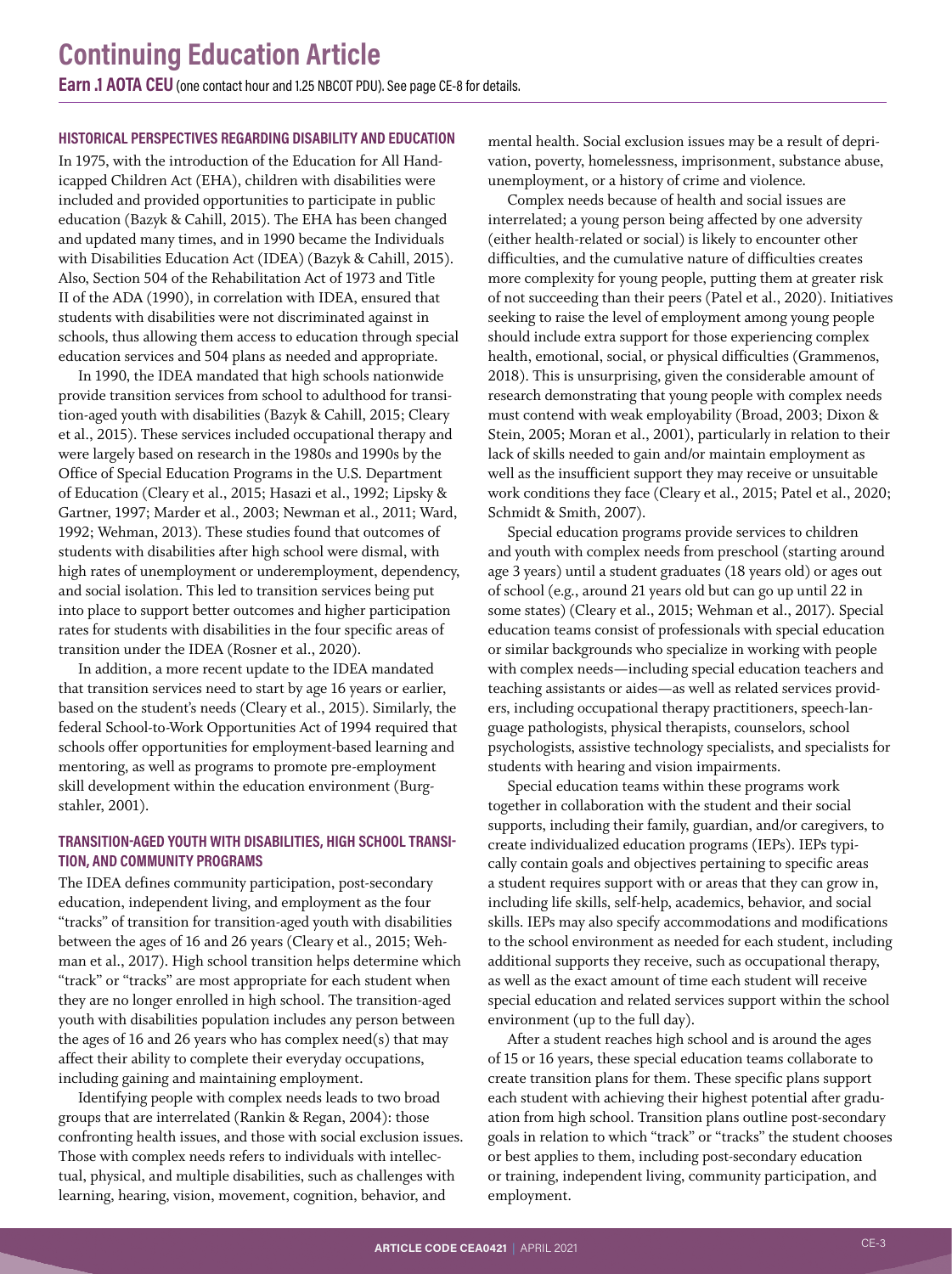**CE Article, exam, and certificate are also available ONLINE.** Register at<http://www.aota.org/cea> or call toll-free 877-404-AOTA (2682).

The team then outlines activities or strategies to support each student with skill development to meet their transition goals. These support and goal areas include participation in academics, support from related services providers, pre-employment training, community participation and experiences, independent living skill development, and functional vocational assessments.

Within communities are programs to support transition-aged youth with disabilities with gaining and maintaining employment. For example, the DVR supports people with disabilities through job coaching, advocacy, identification of reasonable accommodations, and job placement support.

Additionally, Project SEARCH is a 9-month (on average) pre-employment training program for transition-aged youth with disabilities in which students complete two or three 8- to 12-week internships in areas of employment of their interest or where their skills may be an appropriate fit (Persch et al., 2015). There is also a classroom component, in which students work to build foundational skills related to gaining and maintaining employment and functional skills related to independent living for an average of 6 to 8 hours per week over the 9 months.

Project SEARCH is a collaborative program among a school district that provides a teacher, a local business that provides the internships, and sometimes the local DVR to promote continued employment support and placement through these internship opportunities. Project SEARCH is traditionally a school-based program that partners with a local business to promote internship opportunities. Sometimes, these business partners are a hospital or health organization that may be able to provide many different internships for the students.

These are some examples of national programs within communities to support this population with gaining and maintaining employment, but there are other programs within individual communities that work to do this as well. We encourage you to research local programs in your community to help your clients receive support with gaining and maintaining employment. Some possible areas to explore for additional resources within your community include Communities of Excellence Centers and United Way's 211 database.

#### **OCCUPATIONAL THERAPY'S ROLE IN PROMOTING SUCCESSFUL TRAN-SITIONS**

Services are in place for transition-aged youth with disabilities to support their successful transition out of high school and into employment or higher education. However, these services are not always adequately facilitating successful transitions (Eismann et al., 2017; Schmidt & Smith, 2007). Studies indicate that people with disabilities continue to show lower rates of employment than their peers without disabilities (Müller & VanGilder, 2014; Spencer et al., 2003). For example, only 60% of transition-aged youth with disabilities are employed for pay, compared with their peers without disabilities, in the years immediately after the transition out of high school (Eismann et al., 2017). Also, Wehman and colleagues (2017) found a 75% difference in employment 1-year post-graduation for transition-aged youth with disabilities when comparing general high school special

education transition services (12%) and the Project SEARCH employment transition program (87%).

Furthermore, most of the employment opportunities people with disabilities find after high school are only part time and do not provide paid vacation, sick leave, health insurance, and retirement benefits (Müller & VanGilder, 2014; Spencer et al., 2003). Müller and VanGilder (2014) found only 46% of transition-aged youth with learning disabilities, 31.5% with autism spectrum disorder, and 25% with cognitive impairments were employed in at least part-time work 2 years after high school.

Similarly, even though there are services and funds set up for this population, there is a weak connection between schoolbased and community-based transition services. This creates a large gap between the services that this population receives in school, and their post-secondary success with gaining and maintaining employment. Successful transitions for this population are largely based on a strong link between school-based transition services provided during high school and employment transition services available after high-school into adulthood (e.g., employment transition programs, supported employment, job coaching through the state DVR and community service boards) (Landmark et al., 2010). Collaboration between these two services may provide increased support, follow through, and organization with transition planning for each student.

Video communication on cloud platforms like Zoom, Google Meets, and Microsoft Teams can serve as a tool to build these coalitions and align organizational goals to meet the needs for this population, as they can more easily allow people to get together for meetings (as well as mitigate limits on in-person gatherings as a result of COVID-19 restrictions). This collaboration will also allow teams to work together to support skill development and facilitate optimal treatment outcomes and overall improved quality of life for this population.

Ways that a community-based organization could partner with a school-based transition program include sharing resources and opportunities that support healthy social engagement, independent living skill development, safe community mobility, access to COVID-19 and non-COVID-19–related health care services, increased leisure activities, and psychosocial support for individuals and their caregivers or families. These programs can also collaborate by providing internships or volunteer opportunities that promote pre-employment skill development within the community as well as virtual gardening, cooking, or trivia game groups; simulated job interviews with panel judges of community leaders; show and tell with innovative idea-sharing via PowerPoint or Excel presentations; and classes on spirituality, among other things.

Successful transitions from high school to adult life are supported through collaboration with the student, their caregivers, and community-based pre-employment and employment programs to promote increased organization, success, and follow-through post-graduation.

Occupational therapy practitioners can serve as key contributors to pioneer these collaborative efforts and increase participation among community-based programs to bridge these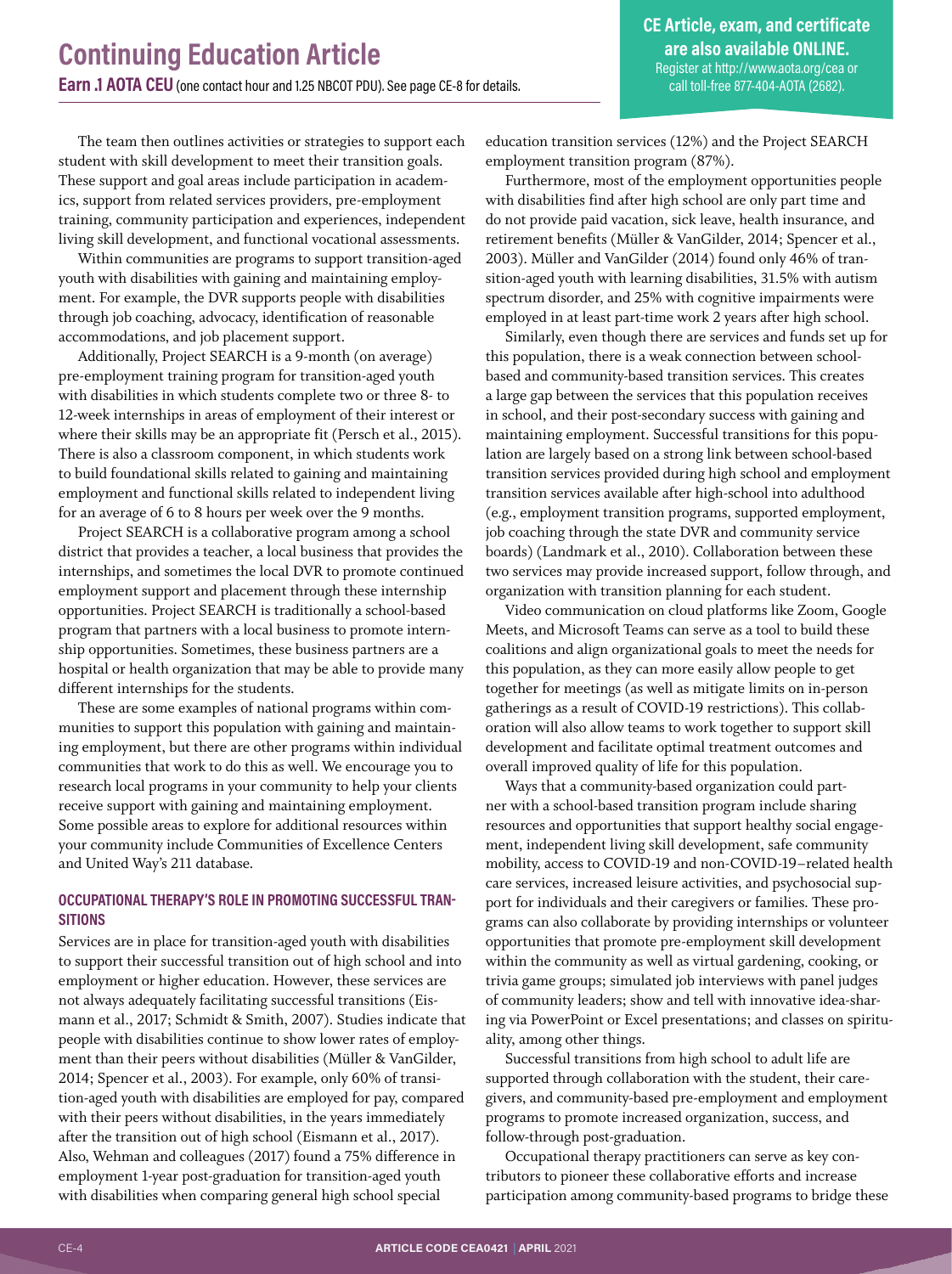gaps. Practitioners possess a valuable skill set and expertise in developing and refining skills needed to gain and maintain employment (e.g., hygiene, executive functioning, community mobility), handling role changes (e.g., from high school student to employee), increasing independence, connecting people to resources, and developing necessary habits and routines (Juan & Swinth, 2010; Michaels & Orentlicher, 2004).

Occupational therapy practitioners provide school-based services to students with disabilities. However, evidence shows that they primarily work with 5- to 13-year-olds in the school district (Eismann et al., 2017). As a result, school-based occupational therapy practitioners may not be at the table during high-school related transition planning and the post-graduation decision making process.

Because of the unique expertise in the area of occupational science and the skill set pertaining to evaluating occupational performance and task analysis, occupational therapy practitioners are well equipped to support this population in achieving their life goals (Kardos & White, 2005). Furthermore, community-based and private practice occupational therapy practitioners could be the bridge to these gaps in services while remaining agile and engaged in the occupational therapy profession.

Although the IDEA identifies occupational therapy as a related service that may assist students with disabilities to benefit from special education services, fewer than 10% of students with disabilities receive school-based occupational therapy services at any point during high school (Newman et al., 2011; Yu et al., 2009). Despite historical trends of limited participation in the transition process, occupational therapy practitioners are distinctly qualified to assist transition-aged youth with disabilities from school to adulthood.

Skills in activity analysis and environmental modification enable practitioners to maximize students' independence in the four tracks of transition defined by the IDEA. Moreover, practitioners understand the dynamic relationship between a person, task, and environment and use a client-centered approach to evaluate and promote the fit between these elements (O'Neill & Gutman, 2020). Finding evidence-based solutions to facilitate transition-aged youth with disabilities' transition to employment and to support their job-search resilience in contexts of high structural unemployment is therefore an urgent priority (Patel et al., 2020).

There is very little evidence from rigorous studies that use non-economic indicators of success for this population to understand what affects their experience in the labor market to improve their resilience and help them to success (Patel et al., 2020). Participation in the four tracks of transition outlined by the IDEA is often challenging for transition-aged youth with disabilities because of difficulties they experience with executive functioning (Danielsson et al., 2010). *Executive functions* are a set of complex mental processes necessary for engagement in independent, goal-directed behaviors (Lezak et al., 2012). O'Neill and Gutman (2020) propose four distinct categories of executive functions: (1) volition, (2) planning and decision making, (3) purposive action, and (4) effective performance.

Services designed to support transition from school to paid employment aim to help transition-aged youth with disabilities achieve higher rates of meaningful employment. However, current occupational disruption due to COVID-19 has contributed to the challenges of not only meaningful employment, but also the loss of leisure–related activities.

Given that paid employment is a highly relevant occupation of adulthood and is associated with quality of life and well-being, the lack of clear best practice in transition services is distinctly problematic (Rosner et al., 2020). Evidence shows that interventions aligned with the scope of occupational therapy practice support transition to paid employment by professionals and paraprofessionals outside the occupational therapy profession (Rosner et al., 2020).

As a result, further research is needed to determine what occupational therapy practitioners are currently contributing to this area of practice and to evaluate the effectiveness of transition interventions (Rosner et al., 2020). Occupational therapy's reach to children and youth is substantial and ever growing as the profession seeks to expand beyond delivering traditional services typically provided to children with known medical and developmental concerns and disabilities.

When addressing students' education, occupational therapy practitioners pay attention to a broad range of occupational performance areas to help children succeed in their role of being a student (Cahill & Beisbier, 2020).

#### **EVALUATING THE EFFECTS OF PANDEMIC INTERRUPTIONS**

Although there has been some recovery in job placement for transition-aged youth with disabilities since the global economic crisis of 2008, the COVID-19 pandemic and resultant economic downturn are likely to further intensify job shortages for this population (Patel et al., 2020). As a result of the COVID-19 pandemic, individuals worldwide have had to navigate global shutdowns of goods, services, and schools as well as limited travel, dining out, and in-person shopping. Social distancing mandates limiting the proximity of others, reducing large gatherings, and protecting vulnerable populations, have also reduced social engagement, community participation, and employment opportunities.

Transition-aged youth with disabilities who primarily relied on hospitals and other medical centers and facilities to complete internships or volunteer opportunities as well as paid employment may not have the same opportunities during the pandemic because of social distancing, shut-downs, and related mandates. In addition, financial constraints because of the reduced exchange of products and goods and services, combined with reduced workspace and resources, may have further reduced employment opportunities for transition-aged youth with disabilities (Patel et al., 2020).

#### **OCCUPATIONAL THERAPY SERVICES AMID A PANDEMIC**

Virtual communications on cloud platforms like Zoom, Google Meets, and Microsoft Teams as well as social networking sites like Facebook, Instagram, Twitter, and LinkedIn can serve as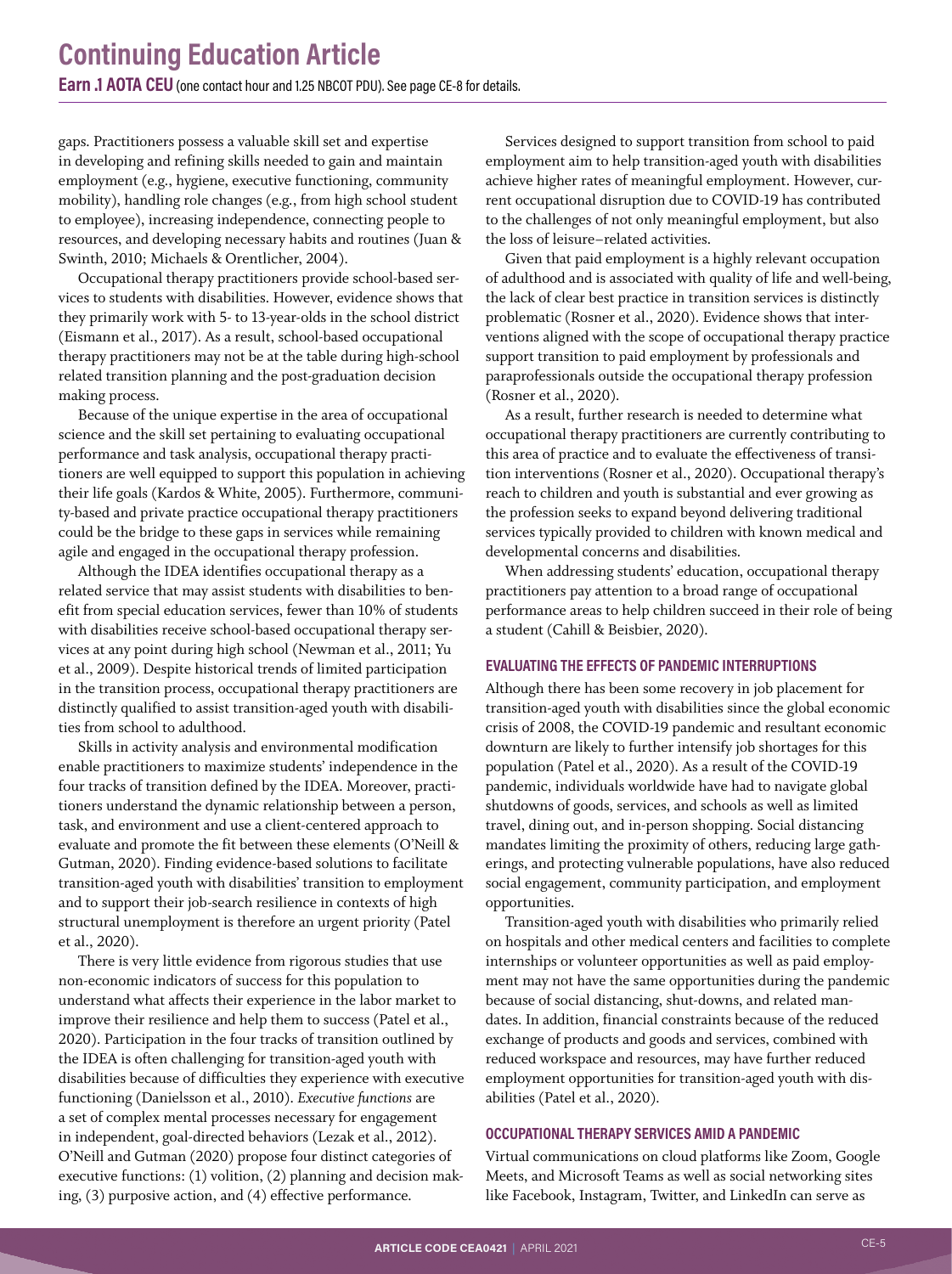resources for transition-aged youth with disabilities to gain pre-employment skills, facilitate healthy social engagement, and provide learning opportunities to gain new skills that they can use in virtual social participation. Practitioners may also incorporate Amazon Echo or Alexa devices or Google Home devices for voice-activated options as well as use magnifiers when working with individuals who have visual impairments affecting their IADLs, leisure, or social participation.

Studies show that social networking sites can support well-being through social connectedness, opportunities for identity expression, and interest-driven learning (Weinstein, 2017). However, excessive use of social browsing may also contribute to disruptions in daily activities and well-being. Adolescents are prone to social comparison, which plays an important role in identity development (Weinstein, 2017). Therefore, occupational therapy practitioners who facilitate healthy virtual social connections can better serve this population by creating a space where they can feel safe to socially engage with others and improve their overall quality of life.

There are various ways to assess current challenges for transition-aged youth with disabilities who are seeking to gain and/or maintain employment, including the Becker Reading Free Vocational Interest (Becker, 2005), the Becker Work Adjustment Profile (Becker, 200), and the Canadian Occupational Performance Measure (COPM) (Law et al., 2019), as well as informal observation of related skills in person or via teletherapy. Practitioners will also need to consider community unemployment rates and the job market, as well as community program availabilities/opportunities amid the pandemic for this population. This list of assessments can be used as part of the occupational therapy evaluation process, including developing the occupational profile and analysis of occupational performance. The assessments listed should be used in combination with structured observations as well as interviews with the client and significant individuals, such as caregivers and educators (O'Neill & Gutman, 2020).

Most importantly, occupational therapy practitioners can integrate and/or re-integrate skill building opportunities with this population during the pandemic through technology and in-person opportunities following local, federal, and the Centers for Disease Control and Prevention guidelines for safety and sanitation as well as HIPAA compliance. Occupational therapists (OTs) can develop and implement programs and interventions that directly target skills that people need to gain and maintain employment, including social, hygiene, and executive functioning skills required for sequencing and problem-solving while on the job, as well as professionalism. Occupational therapy practitioners can also create and implement leisure building and exploring opportunities for individuals within this population who may not know what area of employment is right for them or that they are interested in pursuing.

#### **CASE EXAMPLE**

Jake, a 17-year-old senior in high school, was referred to occupational therapy services at an outpatient private practice clinic for challenges related to autism spectrum disorder. Because of social distancing measures, he was completing his public school–related curriculum instruction virtually, and he received his outpatient occupational therapy services virtually via Zoom. Jake used the Newsela online educational platform and the iReady program for reading, writing, and math for his schoolwork. He also used an online educational platform combined with a virtual communication cloud platform to provide updates to his teachers regarding his academic tasks.

During his junior year of high school, and before the COVID-19 pandemic, Jack played basketball and obtained medals of achievement through his local Special Olympics program as well as recognition for his sportsmanship within his high school, and pictures of those achievements were added to his senior high school yearbook. Since the COVID-19 pandemic, Jake's newfound hobbies included watching movies and TV shows as well as occasionally helping his mom in their backyard garden. His mom worked remotely while also attending to Jake's 2-year-old sister's needs at home.

Jake's occupational therapy evaluation included the Pediatric Evaluation of Disability Inventory-Computer Adapted Test (Haley et al., 2020), as well as the COPM (Law et al., 2019). The outlined performance areas based on his evaluation included increased opportunities for movement-based hobbies, social engagement, and leisure activities, as well as increased independence with IADLs, such as healthy meal preparation and money management.

Treatment sessions began outlining Jake's interest in basketball and reflecting on his past experiences at school before the COVID-19 pandemic. His OT incorporated sessions into his intervention plan that facilitated navigating Microsoft software programs, including PowerPoint, Word, and Excel.

During one session, Jake created a PowerPoint presentation about his basketball journey during his junior year and added pictures of when he received his medal with Special Olympics, as well as pictures with his school counselor and basketball coach from the previous school year. During another session, the OT, collaborating with Jake's mom, organized a Microsoft Teams meeting with two of his peers, in which he shared his PowerPoint presentation regarding this basketball journey. This also created an opportunity to connect with his friends outside of instructional time during virtual school.

Jake also completed multiple-step written instructions provided by his OT for planting flowers, vegetables, and fruits in his backyard. After Jake harvested the plants, his OT, with his mom's supervision in his home kitchen, led telehealth sessions that incorporated healthy meal preparation. As a result of this intervention, Jake, with support and supervision from his mom, streamed Facebook Live sessions in which he re-created the recipes with his family during dinner time for his uncle and grandmother who lived in another location.

Other therapeutic activities Jake's OT incorporated into sessions included using Microsoft Excel for budgeting a grocery shopping list, saving money for a new laptop, and calculating his monthly expenses. In addition, with the help of the OT, Jake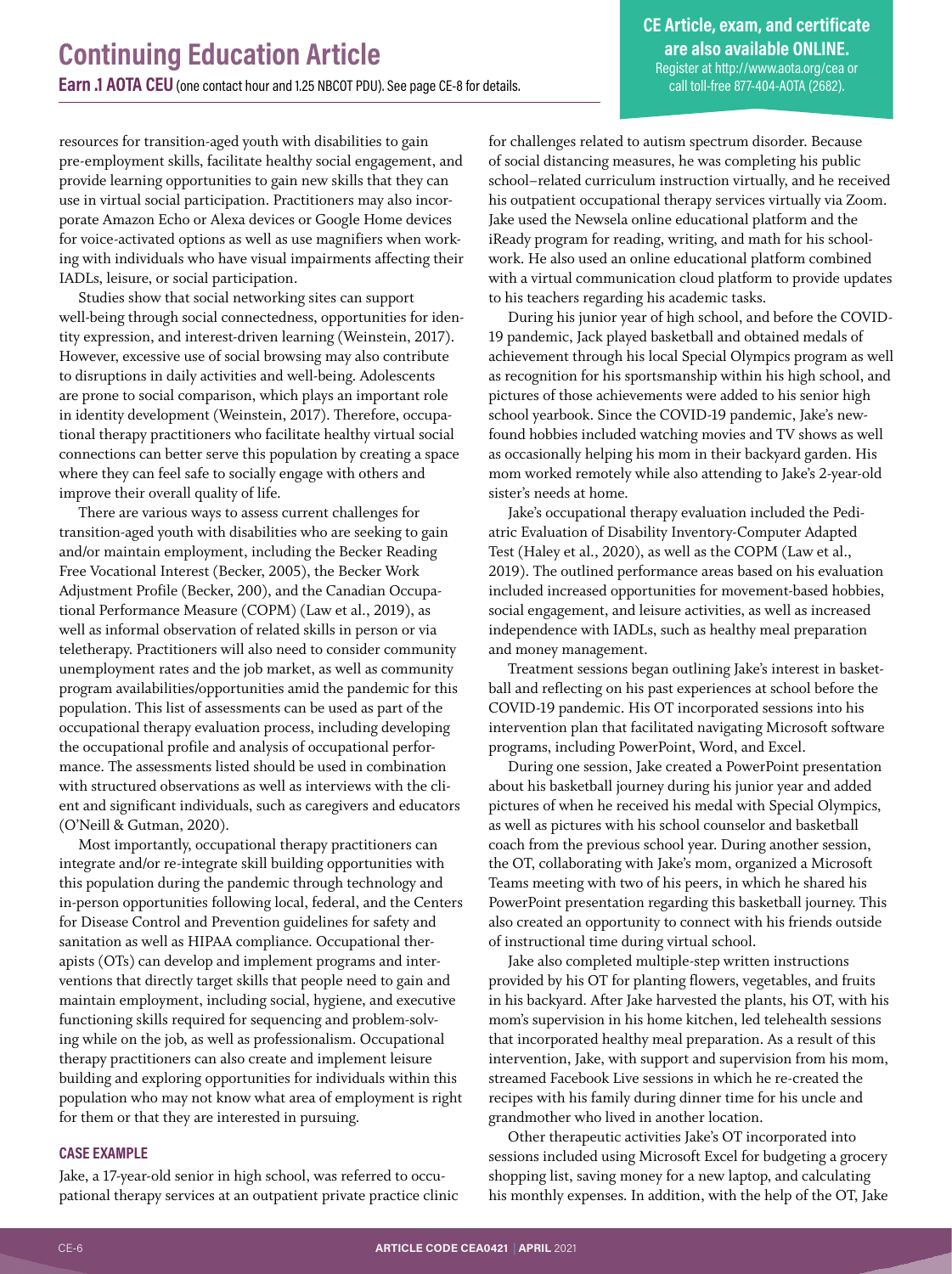completed simulated job interviews and podcast interviews based on these potential job interests, such as how to start your own garden and how to make certain recipes.

During one session, Jake and his OT discussed how to look for jobs on the internet, as well as researched and found potential jobs of interest to Jake within his community. During another session, Jake drafted a résumé and a cover letter for these potential jobs of interest using Microsoft Word. As a result, Jake created an action plan with timelines for things he wanted to complete and learn before applying for his first job post–high school, such as working at a neighborhood nursery planting and harvesting plants or as a mechanic repairing machines or cars.

Furthermore, Jake began to initiate social engagement communications with his peers via Google Meets or Zoom. As a result, he developed a small network of peers to share new skills he learned and new ideas related to independent living and ways to budget for a large purchase. Other tasks incorporated throughout varying sessions included how to check fluids in a car, how to change a car tire, and how to use different wrenches and mechanic tools, as well as opportunities to talk about common interests such as a new movie or TV show. This promoted Jake and his friends to build a social connection and sense of social identification within their inner circle of friends.

Overall, Jake's OT maintained his interest while incorporating activities that enhanced his pre-employment skills, independent living skills, leisure opportunities, and social skills, as well as improving his overall quality of life. Jake also began to play basketball in his driveway during his downtime. With the use of virtual platforms, Jake was able to build his confidence in these new skills, improve his social engagement, and feel more prepared for his post–high school graduation journey.

#### **CONCLUSION**

Occupational therapy practitioners can help bridge the gaps in these transition services during this time of uncertainty and beyond by creating a safe space for creativity, connectivity, and social engagement while fostering increased leisure participation and optimizing occupational performance. This essential role for practitioners highlights the distinct value that promotes improved overall quality of life and reduces variations in job readiness skill building. Furthermore, occupational therapy practitioners are encouraged to reach out to organizations within their community and incentivize opportunities to collaborate in virtual ways that optimize business potentials in their local neighborhoods.

#### **REFERENCES**

- AP-NORC. (2017). *Instagram and Snapchat are the most popular social networks for teens; Black teens are most active on social media*. [https://apnorc.org/projects/](https://apnorc.org/projects/instagram-and-snapchat-are-most-popular-social-networks-for-teens-black-teens-are-most-active-on-social-media-messaging-apps/) [instagram-and-snapchat-are-most-popular-social-networks-for-teens-black](https://apnorc.org/projects/instagram-and-snapchat-are-most-popular-social-networks-for-teens-black-teens-are-most-active-on-social-media-messaging-apps/)[teens-are-most-active-on-social-media-messaging-apps/](https://apnorc.org/projects/instagram-and-snapchat-are-most-popular-social-networks-for-teens-black-teens-are-most-active-on-social-media-messaging-apps/)
- Bazyk, S., & Cahill, S. (2015). School-based occupational therapy. In J. Case-Smith & J. C. O'Brien (Eds.), *Occupational therapy for children and adolescents* (7<sup>th</sup> ed.; Chapter 23). Mosby.

Becker, R. L. (2000). *Reading-Free Vocational Interest Inventory* (2nd ed.). Pro Ed.

Becker, R. L. (2005). *Becker Work Adjustment Profile* (2nd ed.). Elbern.

- Bellamy, G. T., Rhodes, L. E., Mank, D. M., & Albin, J. M. (1988). *Supported employment: A community implementation guide*. Paul H. Brookes.
- Black, B. J. (1992). A kind word for sheltered work. *Psychosocial Rehabilitation Journal, 15*(4), 87–89.
- Bond, G. R., Drake, R. E., & Becker, D. R. (2012). Generalizability of the Individual Placement and Support (IPS) model of supported employment outside the United States. *World Psychiatry, 11*, 32–39.
- Broad, B. (2003). *After the Act: Implementing the children (leaving care) Act 2000 (Monograph, No. 3)*. De Montfort University.
- Burgstahler, S. (2001). A collaborative model to promote career success for students with disabilities. *Journal of Vocational Rehabilitation, 16*, 209–215.
- Cahill, S. M., & Beisbier, S. (2020). Occupational therapy practice guidelines for children and youth ages 5–21 years. *American Journal of Occupational Therapy, 74*, 7404397010.<https://doi.org/10.5014/ajot.2020.744001>
- Cleary, D., Persch, A., & Spencer, K. (2015). Transition to adulthood. In J. Case-Smith, & J. C. O'Brien (Eds.), *Occupational therapy for children and adolescents* (7<sup>th</sup> ed.; Chapter 25). Mosby.
- Danielsson, H., Henry, L., Rönnberg, J., & Nilsson, L.-G. (2010). Executive functions in individuals with intellectual disability. *Research in Developmental Disabilities, 31*, 1299–1304. <https://doi.org/10.1016/j.ridd.2010.07.012>
- Dixon, J., & Stein, M. (2005). *Leaving care: Throughcare and aftercare in Scotland*. Jessica Kingsley.
- Education for All Handicapped Children Act of 1975, Pub. L. 94-142, renamed the Individuals with Disabilities Education Improvement Act, codified at 20 U.S.C. § 1400–1482.
- Eismann, M. M., Weisshaar, R., Capretta, C., Cleary, D. S., Kirby, A. V., & Persch, A. C. (2017). Characteristics of students receiving occupational therapy services in transition and factors related to postsecondary success. *American Journal of Occupational Therapy, 71*, 7103100010. [https://doi.](https://doi.org/10.5014/ajot.2017.024927) [org/10.5014/ajot.2017.024927](https://doi.org/10.5014/ajot.2017.024927)
- Grammenos, S. (2018). *European comparative data on Europe 2020 & people with disabilities*. Centre for European Social and Economic Policy.
- Hasazi, S. B., Hock, M. I., & Cravedi-Cheng, L. (1992). Vermont's post school indicators: Using satisfaction and post-school outcome data for program improvement. In F. Rusch, L. Destefano, J. Chadsey-Rusch, J. A. Phelps, & E. M. Szymanski (Eds.), *Transition from school to adult life: Models, linkages, and policy* (pp. 485–506). Brooks/Cole.
- Haley, S. M., Coster, W. J., Dumas, H. M., Fragala-Pinckham, M. A., & Moed, R. (2020). *Pediatric Evaluation of Disability Inventory Computer Adaptive Test (PEDI-CAT)*. Trustees of Boston University.
- Individuals with Disabilities Education Act of 1990, Pub. L. 101-476, renamed the Individuals with Disabilities Education Improvement Act, codified at 20 U.S.C. §§ 1400–1482.
- Inge, K. J., Strobel, W., Wehman, P., Todd, J., & Targett, P. (2000). Vocational outcomes for persons with severe physical disabilities: Design and implementation of workplace supports. *NeuroRehabilitation, 15*, 175–187.
- Juan, H. G., & Swinth, Y. (2010). As students become adults: The role of occupational therapy in the transition process. *Journal of Occupational Therapy, Schools, & Early Intervention, 3*, 255–267.
- Kardos, M., & White, B. P. (2005). The role of the school-based occupational therapist in secondary education transition planning: A pilot survey. *American Journal of Occupational Therapy, 59*, 173–180. [https://doi.org/10.5014/](https://doi.org/10.5014/ajot.59.2.173) [ajot.59.2.173](https://doi.org/10.5014/ajot.59.2.173)
- Landmark, L. J., Ju, S., & Zhang, D. (2010). Substantiated best practices in transition: Fifteen plus years later. *Career Development for Exceptional Individuals, 33*, 165–176.
- Law, M., Baptiste, S., Carswell, A., McColl, M., Polatajko, H. & Pollock, N. (2019). *Canadian Occupational Performance Measure*(5th ed., rev.). COPM, Inc.
- Lezak, M. D., Howieson, D. B., Bigler, E. D., & Tranel, D. (2012). *Neuropsychological assessment* (5th ed.). Oxford University Press.
- Lipsky, D. K., & Gartner, A. (1997). *Inclusion and school reform: Transforming America's classrooms*. Paul H. Brookes.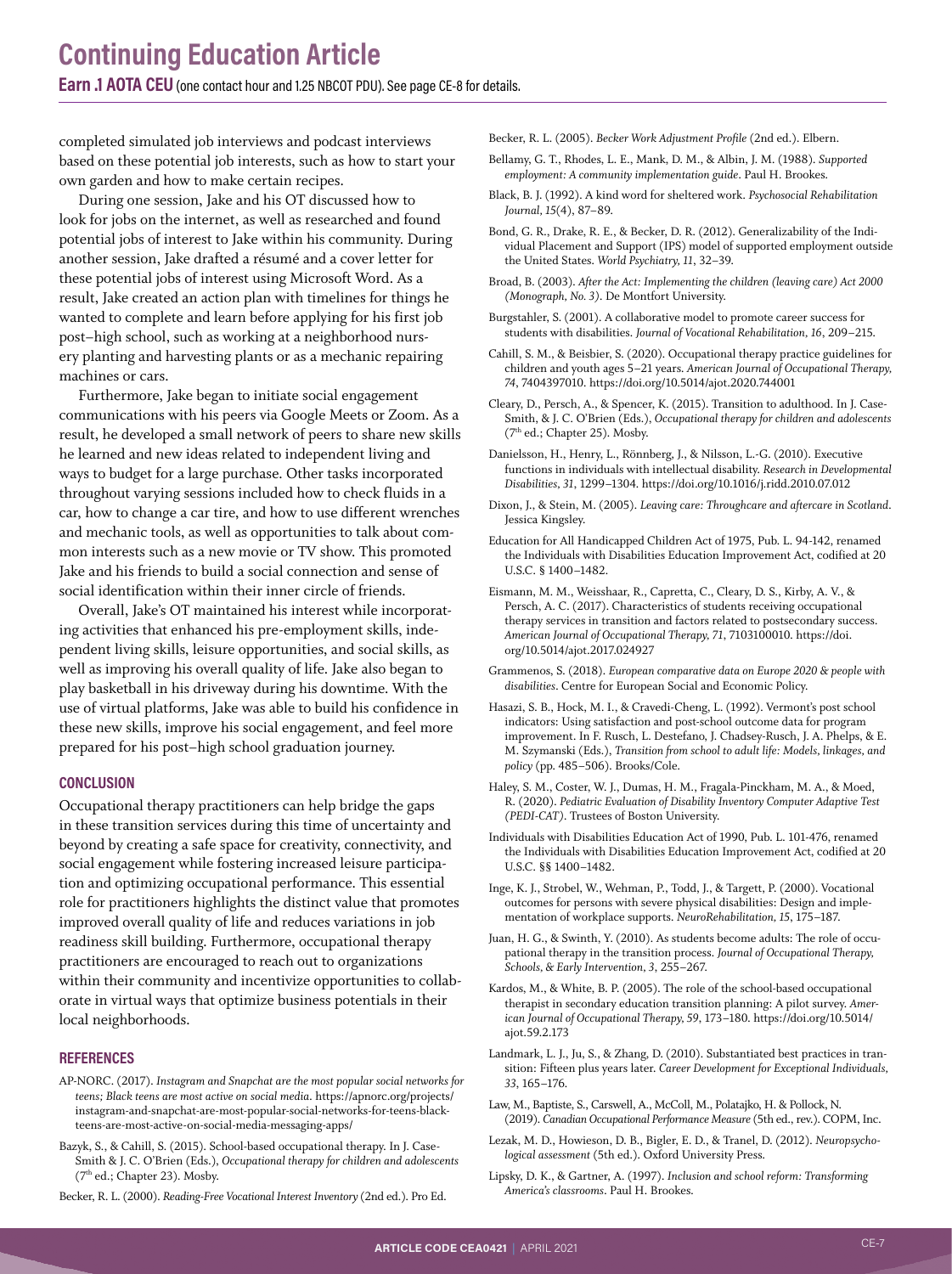- <span id="page-7-0"></span>Marder, C., Cardoso, D., & Wagner, M. (2003). Employment among youth with disabilities. In M. Wagner, T. Cadwallader, & C. Marder (Eds.), *Life outside the classroom for youth with disabilities: A report from the National Longitudinal Transition Study-2 (NLTS2)* (Chapter 5). SRI International.
- Michaels, C. A., & Orentlicher, M. L. (2004). The role of occupational therapy in providing person-centered transition services: Implications for schoolbased practice. *Occupational Therapy International, 11*, 209–228.
- Moran, R. R., McDermott, S., & Butkus, S. (2001). Getting a job, sustaining a job, and losing a job for individuals with mental retardation. *Journal of Vocational Rehabilitation, 16*, 237–244.
- Müller, E., & VanGilder, R. (2014). The relationship between participation in Project SEARCH and job readiness and employment for young adults with disabilities. *Journal of Vocational Rehabilitation, 40*, 15–26.
- National Disability Rights Network. (2011). *Segregated and exploited: The failure of the disability service system to provide quality work*. [http://www.ndrn.org/](http://www.ndrn.org/images/Documents/Resources/Publications/Reports/Segregated-and-Exploited.pdf) [images/Documents/Resources/Publications/Reports/Segregated-and-Exploit](http://www.ndrn.org/images/Documents/Resources/Publications/Reports/Segregated-and-Exploited.pdf)[ed.pdf](http://www.ndrn.org/images/Documents/Resources/Publications/Reports/Segregated-and-Exploited.pdf)
- Newman, L., Wagner, M., Knokey, A.-M., Marder, C., Nagle, K., Shaver, D., … Schwarting, M. (2011). *The post-high school outcomes of young adults with disabilities up to 8 years after high school: A report from the National Longitudinal Transition Study-2 (NLTS2)*. SRI International. [https://ies.ed.gov/ncser/](https://ies.ed.gov/ncser/pubs/20113005/pdf/20113005.pdf) [pubs/20113005/pdf/20113005.pdf](https://ies.ed.gov/ncser/pubs/20113005/pdf/20113005.pdf)
- Novak, J. (2015). Raising expectations for U.S. youth with disabilities: Federal disability policy advances integrated employment. *Center for Educational Policies Studies Journal, 5*(1), 91–110.
- O'Neill, K. V., & Gutman, S. A. (2020). Facilitating the postsecondary transitions of youth with moderate intellectual disability: A set of guidelines for occupational therapy practice. *Occupational Therapy in Mental Health, 36,*  119–144. <https://doi.org/10.1080/0164212X.2020.1725714>
- Oosterhoff, B., Palmer, C. A., Wilson, J., & Shook, N. (2020). Adolescents' motivations to engage in social distancing during the COVID-19 pandemic: Associations with mental and social health. *Journal of Adolescent Health, 67,* 179–185.<https://doi.org/10.1016/j.jadohealth.2020.05.004>
- Patel, L., Graham, L., & Chowa, G. (2020). Evidence of non-economic indicators as markers of success for youth in youth employability programs: Insights from a South African study. *Children and Youth Services Review, 118*, 105404. <https://doi.org/10.1016/j.childyouth.2020.105404>
- Persch, A. C., Cleary, D. S., Rutkowski, S., Malone, H. I., Darragh, A. R., & Case-Smith, J. D. (2015). Current practices in job matching: A Project SEARCH perspective on transition. *Journal of Vocational Rehabilitation, 43*, 259–273. <https://doi.org/10.3233/JVR-150774>
- Rankin, J., & Regan, S. (2004). Meeting complex needs in social care. *Housing, Care, and Support, 7*(3), 4–8.<https://doi.org/10.1108/14608790200400016>
- Rehabilitation Act of 1973, Pub. L. 93-112, 29 U.S.C. §§ 701–796l.
- Roessler, R. T., Hennessey, M. L., & Rumrill, P. D. (2007). Strategies for improving career services for postsecondary students with disabilities: Results of a focus group study of key stakeholders. *Career Development for Exceptional Individuals, 30*, 158–170.
- Rosner, T., Grasso, A., Scott-Cole, L., Villalobos, A., & Mulcahey, M. J. (2020). Scoping review of school-to-work transition for youth with intellectual disabilities: A practice gap. *American Journal of Occupational Therapy, 74*, 7402205020. <https://doi.org/10.5014/ajot.2019.035220>
- Schmidt, M. A., & Smith, D. L. (2007). Individuals with disabilities perceptions on preparedness for the workforce and factors that limit employment. *Work, 28*, 13–21.
- Spencer, J. E., Emery, L. J., & Schneck, C. M. (2003). Occupational therapy in transitioning adolescents to post-secondary activities. *American Journal of Occupational Therapy, 57*, 435–441. <https://doi.org/10.5014/ajot.57.4.435>
- Taylor, S. J. (1988). Caught in the continuum: A critical analysis of the principle of the least restrictive environment. *Journal of the Association for Persons with Severe Handicaps, 13*(1), 41–53.
- Tess, P.A. (2013). The role of social media in higher education classes (real and virtual): A literature review. *Computers in Human Behavior, 29*, A60–A68.
- Ticket to Work and Work Incentives Improvement Act of 1999, Pub. L. 106-170, 42 U.S.C. § 1320b19.

### **How to Apply for Continuing Education Credit**

- **A.** To get pricing information and to register to take the exam online for the article **Promoting Successful Transitions for Transition-Aged Youth With Disabilities Amid a Pandemic,** go to http://store.aota.org, or call toll-free 800-729-2682.
- **B.** Once registered and payment received, you will receive instant email confirmation.
- **C.** Answer the questions to the final exam found on pages CE-8 & CE-9 by **April 30, 2024**
- **D.** On successful completion of the exam (a score of 75% or more), you will immediately receive your printable certificate.
- Ward, M. J. (1992). Introduction to secondary special education and transition issues. In F. Rusch, L. Destefano, J. Chadsey-Rusch, J. A. Phelps, & E. M. Szymanski (Eds.), *Transition from school to adult life: Models, linkages, and policy* (pp. 387–389). Brooks/Cole.
- Wehman, P. (2012). Supported employment: What is it? *Journal of Vocational Rehabilitation, 37*, 139–142.
- Wehman, P. (2013). *Life beyond the classroom: Transition strategies for young people with disabilities* (5<sup>th</sup> ed.). Paul H. Brookes.
- Wehman, P., Lau, S., Molinelli, A., Brooke, V., Thompson, K., Moore, C., & West, M. (2012). Supported employment for young adults with autism spectrum disorder: Preliminary data. *Research and Practice for Persons with Severe Disabilities, 37,* 160–169.
- Wehman, P., Schall, C. M., McDonough, J., Graham, C., Brooke, V., Riehle, J. E., … Avellone, L. (2017). Effects of an employer-based intervention on employment outcomes for youth with significant support needs due to autism. *Autism, 21*, 276–290.
- Wehman, P., Schall, C. M., McDonough, J., Molinelli, A., Riehle, E., Ham, W., & Thiss, W. (2013). Project SEARCH for youth with autism spectrum disorders: Increasing competitive employment upon transition from high school. *Journal of Positive Behavior Interventions, 15*, 144–155. [https://](https://doi.org/10.1177/1098300712459760) [doi.org/10.1177/1098300712459760](https://doi.org/10.1177/1098300712459760)
- Wehman, P., Targett, P., West, M., & Kregel, J. (2005). Productive work and employment for persons with traumatic brain injury: What have we learned after 20 years? *Journal of Head Trauma Rehabilitation, 20*, 115–127.
- Weinstein, E. (2017). Adolescents' differential responses to social media browsing: Exploring causes and consequences for intervention. *Computers in Human Behavior, 76*, 396–405.
- West, M. (1996). Promoting self-determination for individuals with severe disabilities in employment services. In D. Sands, & M. Wehmeyer (Eds.), *Self-determination across the life span: Independence and choice for people with disabilities* (Chapter 15). Paul H. Brookes.
- Yu, J., Newman, L., & Wagner, M. (2009). *Facts from NLTS-2: Secondary school experiences and academic performance of students with mental retardation*. SRI International.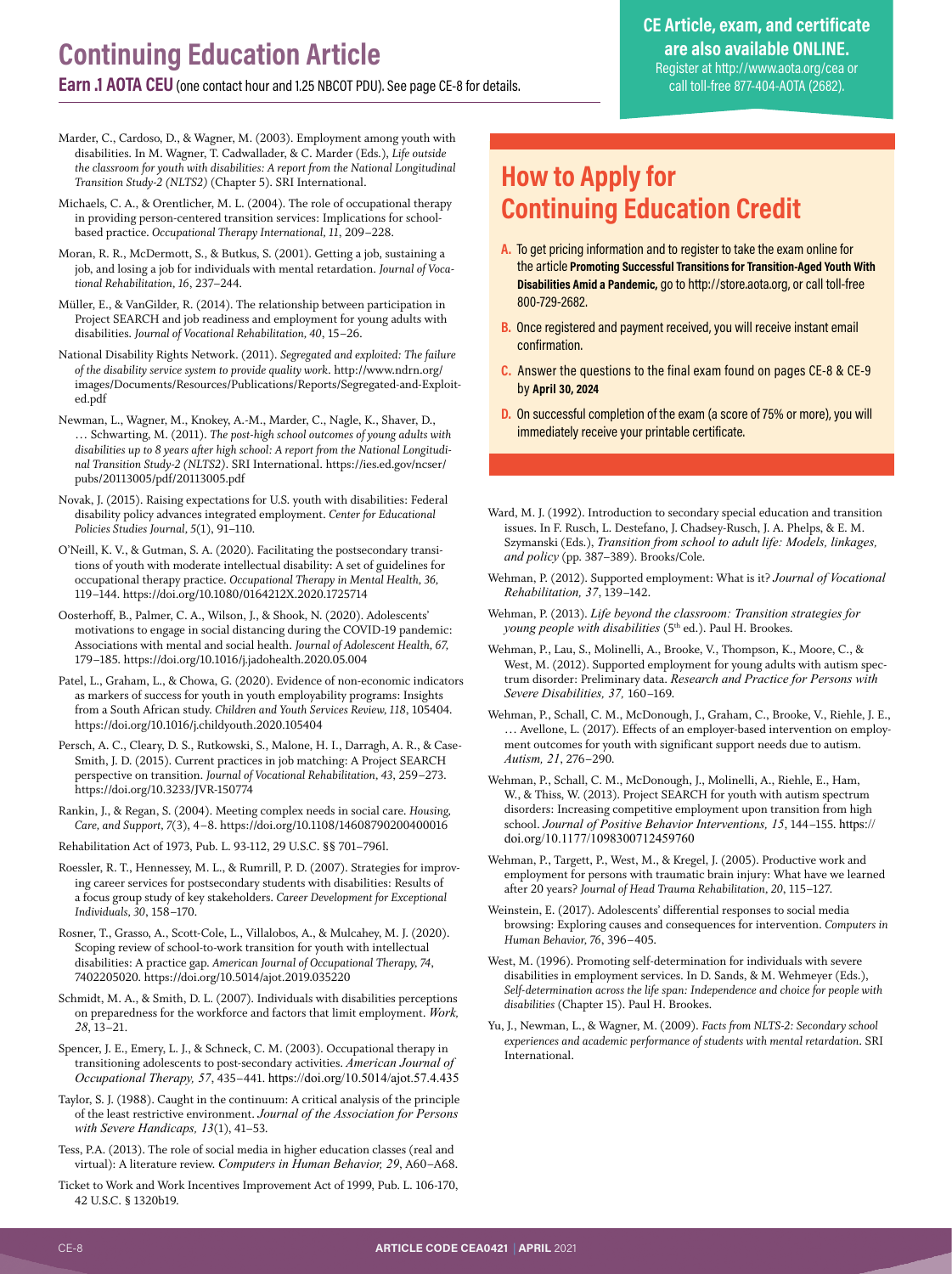**Earn .1 AOTA CEU** (one contact hour and 1.25 NBCOT PDU). Se[e page CE-8 for details.](#page-7-0)

# **Final Exam**

**Article Code CEA0421**

### **Promoting Successful Transitions for Transition-Aged Youth With Disabilities Amid a Pandemic**

#### **To receive CE credit, exam must be completed by April 30, 2024**

| Learning Level:       | Learning Level: Intermediate                               |
|-----------------------|------------------------------------------------------------|
|                       | <b>Target Audience:</b> Occupational Therapy Practitioners |
| <b>Content Focus:</b> | Occupations; OT Process: Interventionn                     |

- **1. Problem areas contributing to gaps in services for transition-aged youth with disabilities include:**
- A. Weak connections between school-based and community-based transition services, and fewer than 10% of students with disabilities receiving school-based occupational therapy services at any point during high school
- $\bigcirc$  B. Lack of funding source from the Individuals with Disabilities Education Act or Division of Vocational Rehabilitation (DVR) for transition-age youth with disabilities
- C. Community organizations incentivized to collaborate with other community organizations to participate in employment opportunities for this population
- D. Increased use of social media

#### **2. Which of the following is** *not* **a way that the history of disability and employment affects employment opportunities today for people with disabilities?**

- $\bigcirc$  A. It prohibited discrimination against people with disabilities and ensured equal opportunity in employment.
- $\bigcirc$  B. It established dedicated supported employment programs through DVR.
- C. It provided financial incentives for states to rebalance long-term support services away from reliance on sheltered workshops and toward community-based employment.
- D. It focused on sheltered workshops without entry to competitive labor markets.

#### **3. Which of the following was** *not* **mentioned as a way that the legislation has affected high school transition within education over time?**

- $\bigcirc$  A. It ensured that students with disabilities were not discriminated against in schools.
- $\bigcirc$  B. It led to implementation of high school programs to engage in pre-employment skill development in a competitive labor market.
- $\bigcirc$  C. It required that schools offer opportunities for employment-based learning and mentoring.
- $\bigcirc$  D. It mandated high schools nationwide provide transition services from school to adulthood to transition-aged youth with disabilities.
- **4. Which of the following is one way that occupational therapy practitioners can bridge gaps in pre-employment opportunities for this population?**
- A. Mandate that community organizations collaborate with high school transition teams.
- B. Incorporate leisure activities that include pre-employment skills and virtual communication cloud platforms to facilitate healthy virtual social engagement.
- C. Provide only limited community resources to individualized education program team members and families.
- D. Focus only on movement-based exercises and handwriting skills.
- **5. How can school-based transition teams increase employment success among their students?**
- A. Collaborate with the student, their caregivers, and community-based pre-employment and employment programs to promote increased organization, success, and follow-through post-graduation.
- $\bigcirc$  B. Collaborate with the special education team and the family only.
- C. Complete transition planning meetings with the special education team only.
- D. Provide limited information about community-based employment programs.

#### **6. During the pandemic, occupational therapists can integrate and/or re-integrate skill-building opportunities with this population through:**

- A. Movement-based exercises
- $\bigcirc$  B. Leisure skill-building activities and social participation
- C. Résumé writing
- D. Use of technology and in-person opportunities following local, federal, and the Centers for Disease Control and Prevention guidelines for safety and sanitation as well as HIPAA compliance